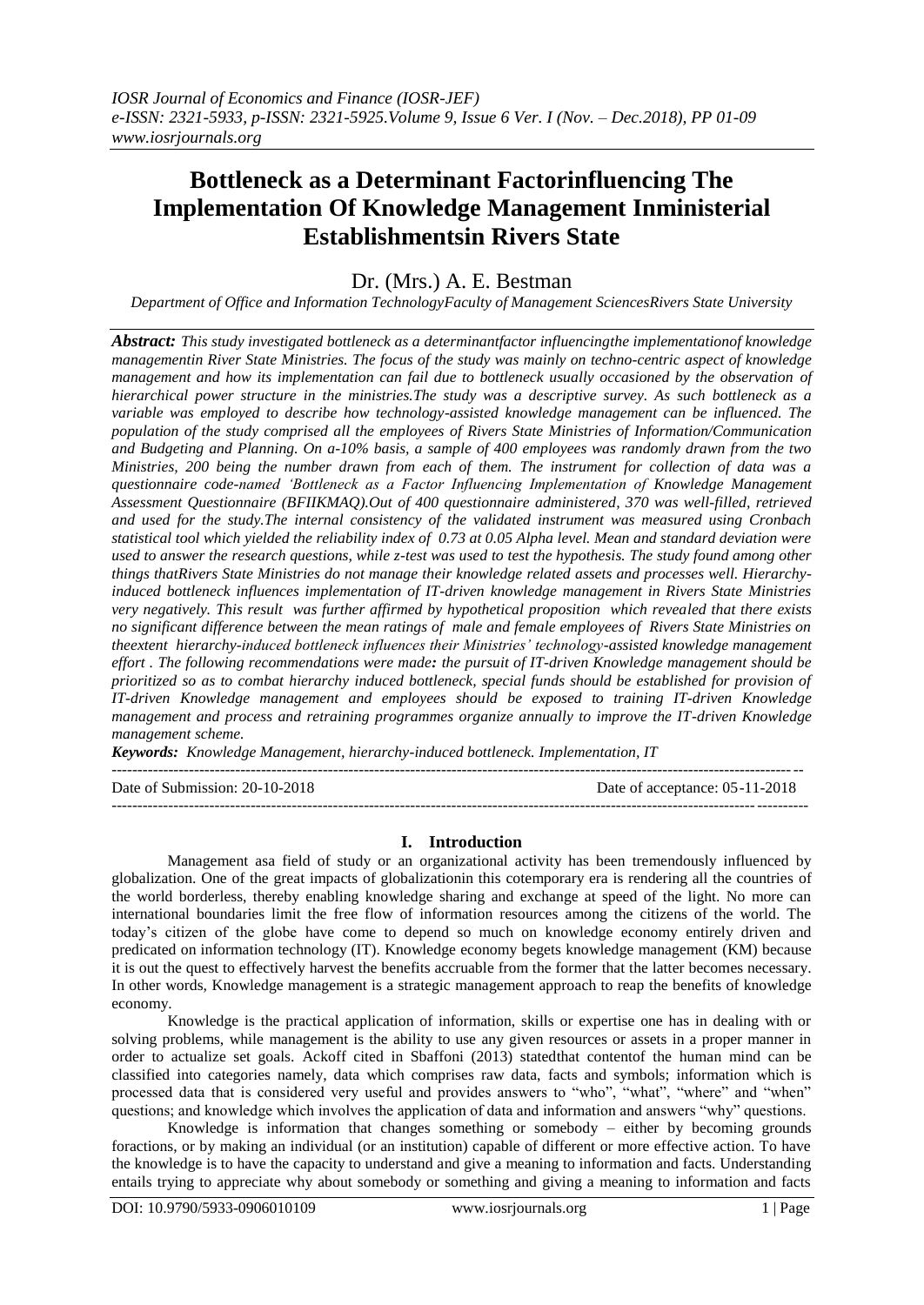involves applying wisdom in order to provide answers to why about somebody or something (Sbaffoni,2013). For instance, the question why is it that in recent days there is so much delay in the service delivery in this organization will pass for understanding; while giving a meaning to information and facts occurs if the person who has asked the above question goes further the cause of the delay and then invent solutions to deal with the delay.

Solow cited in Sbaffoni (2013) adduced a major reason why knowledge management became important and seriously sought for by most organizations. According to him, it was discovered in 1960s by the economists that increasing in productivity was not fully described by formula including traditional factors such as land,capital and labour. The economists discovered that there is something else to be taken into account the notion of knowledge innovation. Competiveness depends on innovation and innovation depends on knowledge. Technological revolution has established knowledge as a key issue. Knowledge does not diminish if it is used or shared. Knowledge may become lost when not put into practice. One major way of putting knowledge into practice is by managing it. Knowledge is no knowledge if it cannot be retrieved.Knowledge has been categorized into : (1)structured knowledge,e.g.,document ,database, minutes of the meeting, data base, minutes of a meeting;(2)unstructured knowledge, e.g. telephone calls, scattered notes, informal discussions;(3) critical knowledge, e.g. key knowledge for a given business , especially the one eventually at risk (Sbaffoni ,2013).

According to Liu (2014), in our daily life, we deal with huge amount of data and information. Data and information is not knowledge until we know how to dig the value out of it.This is the reason we need knowledge management.Unfortunately, there is no universal definition of knowledge management, just as there is no agreement as to what constitutes knowledge in the first place. Girard  $\&$  Girard (2015) perceived knowledge management (KM) as the process of creating, sharing, using and managing the [knowledge](https://en.wikipedia.org/wiki/Knowledge) and information of an organisation. It refers to a multidisciplinary approach to achieving organisational objectives by making the best use of knowledge (Liu, 2014). Web-based dictionary, Wikipedia definedknowledge management (KM) as the process of capturing, developing, sharing, and effectively using organisational knowledge efficient handling of information and resources within a commercial organization. Addriessen cited in Sbaffoni (2013) defined knowledge management as the process to acquire, organize and communicate knowledge. The International Atomic Energy Agency (IAEA) cited in Sbaffoni (2013) defined knowledge management as systematic and integral approximation which permits to identify, manage and share the knowledge within an organization, and to interconnect people to create new collective knowledge useful to the objectives of the group.

Knowledge and expertise is constructed in many different ways such as spiral, social process from whereinformation, interaction, collaborative activities, experience are learned. Knowledge management enables the creation, distribution, and exploitation of knowledge to create and retain greater value from core business competencies (Sbaffoni, 2013). Knowledge management is the process through which organizations generate value from their intellectual and knowledge-based assets(Levinson, 2009). From Levison"s definition, we can form the understanding that intellectual assets have to do with all mental efforts of organisational manpower to provide solutions to present and future challenges of the respective organizations in which they have been employed to work for ; while knowledge assets deals with three main things namely, information, skills and expertise.Therefore, it can be said that knowledge management involves handling the mental efforts, information, skills, and expertise of people hired by an organization effectively with a view to actualizing both present and future goals. Knowledge is an intangible resource of an organization. If this intangible (unseen) resource is properly managed it will give rise to tangible (seen) benefits such as money, employment, businessexpansion, increased infrastructural facilities, increased capital investments, etc.

American Productivity and Quality Center (APQC) defined knowledge management as a collection of systematic approaches to help information and knowledge flow to and between the right people at the right time (in the right format at the right cost) so that they can act more efficiently and effectively to create value for the organization. When defined broadly, knowledge management is a highly robust discipline that is represented in almost every large organization. Admittedly, it is practised under many names- knowledge sharing, social learning, and virtual collaboration are common variations and the duties of knowledge management often get rolled into other functions such as strategy, IT, human resource, and organisational learning. But as long as organisations recognize the need to connect employees to information, expertise and one another, they will need knowledge management infrastructure and people who know how to manage it.

Liu (2014) and Sanchez (1996) positedthatknowledge management efforts have a long history, including on-the-job discussions, formal [apprenticeship,](https://en.wikipedia.org/wiki/Apprenticeship) [discussion forums,](https://en.wikipedia.org/wiki/Internet_forum)corporate libraries, professional training and mentoring programmes.They suggested sources of knowledge to manage can emerge from both non-electronic and electronic means.Non-electronic means like on-the-job discussions, formal apprentice, professional trainings came before electronic ones, which emerged in the mid of the 20<sup>th</sup> century.

There are two different aspects for managing knowledge. One is techno-centric and the other one more holistic, integral, organizational which makes a use of knowledge as a multidimensional concept. Technocentric focuses on technologies, ideally those that enhance [knowledge sharing](https://en.wikipedia.org/wiki/Knowledge_sharing) and creation (Alavi & Leidner,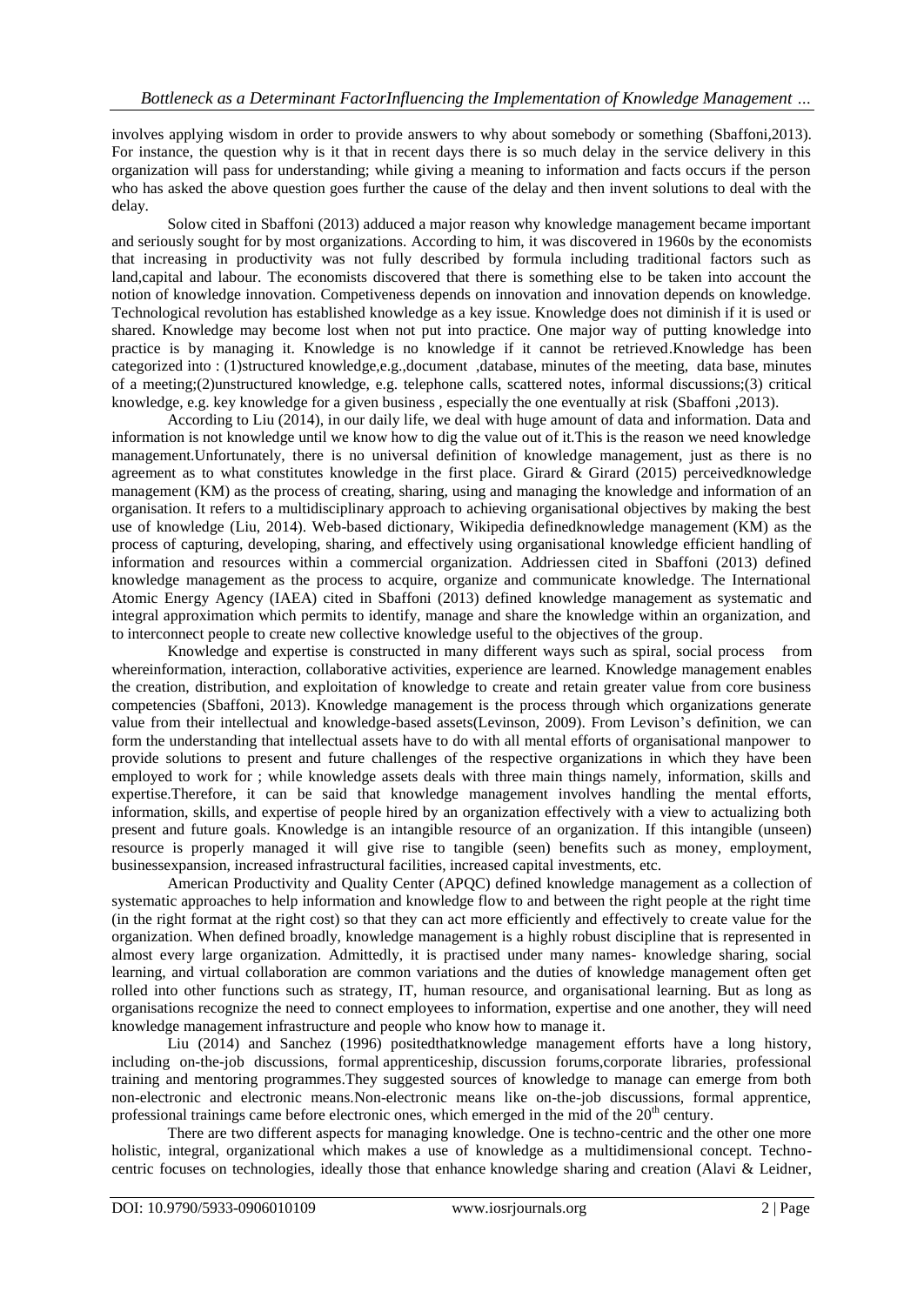1999) ;Rosner, Grote, Hartman, Hofling & Guericke 1998). Organizational focuses on how an organisation can be designed to facilitate knowledge processes best(Addicot,McGivern, & Ferlie,2006). However, focus of study is directed at the techno-centric aspect.

The focus of knowledge management is connecting people, processes and technology for the purpose of leveraging corporate knowledge (Liu, 2014).

- a. Culture/people–The biggest enabler of successful knowledge-driven organizations is the establishment of a knowledge-focused culture/ how do you increase the ability of an individual in the organisation to influence others with their knowledge.
- b. Structure/Process– the business processes and organisational structures that facilitate knowledge sharing. Its approach varies from organization to organization. There is no limit on the number of processes.
- c. Technology a crucial enabler rather than the solution. It needs to be chosen only after all the requirements of a knowledge management initiative have been established.

In an elaborate fashion, American Productivity and Quality Center espoused the reasons why organizations want to make knowledge management (KM) an integral part of their system.According to it, there are many reasons why organizations begin a knowledge management effort. Sometimes the impetus is demographics: A lot of senior experts are about to retire and the organization wants a way to document their know-how and experience, or a bunch of new people get hired and KM is seen as a way to get them up to speed more quickly. Other organizations turn to KM in response to change or crisis. A merger, acquisition, or restructuring can make an organization recognize the need to break down siloes between groups and improve cross-boundary knowledge sharing and collaboration. Likewise, if an embarrassing mistake makes the papers or a safety incident puts lives at risk, leadership may decide that KM can reduce the risk of similar errors occurring in the future. Still other organizations simply recognize that they are leaving money on the table by not learning from past experience and reusing intellectual capital across projects, locations, and business units.But regardless of what motivated their launch, successful KM programs ultimately move beyond their original business case to address a range of knowledge needs and add value to the business in all sorts of ways (American Productivity and Quality Center).

According to APQC, for knowledge management to be successful, organizations which want to integrate it into their culture need a formal knowledge must have a documented knowledge management strategy and roadmap. Why is this important is that we find that too many organizations decide they are going to integrate knowledge management into their system without a clear idea of why or the specific goals they want to achieve. If they start by defining a strategy, it forces will force them to figure out what their organizations needs in relation to knowledge and knowledge management. What is it that knowledge management can help the business do better? To figure out the answer to that question, the organizations which want to integrate knowledge management into their culture have to interview senior leaders, line managers, and whoever else they can. Then they have something that is actually important to aim for, and something that (hopefully) everyone can agree on. The next step is to create a formal strategy and roadmap around the goals to be identified. A clear strategy has to be one that articulates where the organization wants to go and how it will get there. This helps the concerned organization to align what it is doing with the broader business strategy and build credibility for the tools and approaches it puts in place. It also helps the KM group stay focused and jumpstarts conversations with internal business partners whose buy-in and support the organization needs along the way (American Productivity and Quality Center).

From management perspective, bottleneck is unnecessary delay caused by observation of formal hierarchy of power in the exercise of routine functions in an organization.The hierarchy of power is observed within an administrative channel of a formal organization and flows from top to bottom. Hierarchy is usually structural in that it is weaved into the power structure of organizations. For instance, in the university setting in Nigeria, the vice-chancellor is on the top and ably assisted by the deputies. Orders and directives from his office get to the next rank of structure down to people at the bottom, who may be students, security personnel, messengers, cleaners, etc. If people who are supposed to act but they are not acting because they are complying with hierarchical power structure existing in an organization by waiting for their superiors to act first, there will be bottlenecks in the operational process.

A bottleneck is one process in a chain of processes, such that its limited capacity reduces the capacity of the whole chain. The results of having a bottleneck are stalls in production, supply overstock, pressure from customers and low employee morale(Lu, Shen& Lan, 2006).There are both short and long-term bottlenecks. Short-term bottlenecks are temporary and are not normally a significant problem. An example of a short-term bottleneck would be a skilled employee taking a few days off. Long-term bottlenecks occur all the time and can cumulatively significantly slow down production. An example of a long-term bottleneck is when an employee is not efficient enough and as a result has a long queue.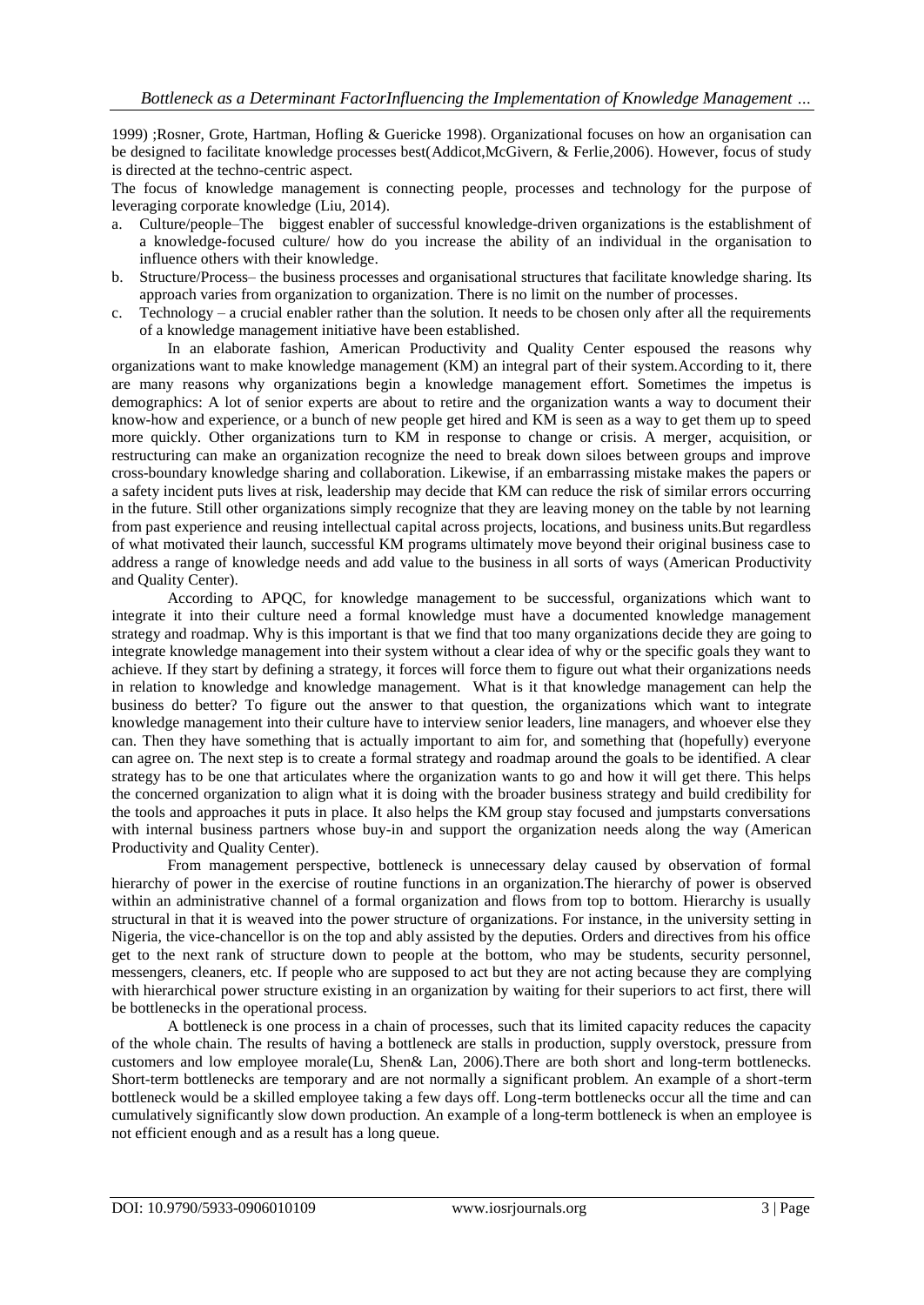Lu, Shen& Lan,(2006) noted that identifying bottlenecks is critical for improving efficiency in the production line because it allows organisations to determine the area where accumulation occurs. Lu, Shen& Lan,(2006) highlighted ways of identifying bottlenecks in an organization as follows:

#### **a. Accumulation**

When input comes in faster than the speed of the process, accumulation starts to occur.<sup>[\[2\]](https://en.wikipedia.org/wiki/Bottleneck_(production)#cite_note-:0-2)</sup> This means that the organization does not have enough capacity, is not being fully utilized (inefficient in use) or has an under-qualified persons.

#### **b. Throughput**

Since the production line is directly linked to the output of employees, it allows for the identifying of the main bottleneck in the production process. In changing each employee"s throughput, it will be possible to assess which employee affects the overall output the most, and hence determine the bottleneck in the chain of processes.

# **c. Full capacity**

By using the utilization percentage of each production unit, it is possible to determine the employee which uses the highest percentage of its capacity. This employee is bottlenecking the other employees by 'forcing' them to operate at a lower capacity. However, if all employees in the chain of processes are running at a similar capacity level, increasing the capacity of the lowest employee will not create a significant improvement to the total output.

# **d. Wait times**

In the case where several production units are already running at full capacity, tracking the down time of employees will allow you to identify employee who is causing delays. Usually the employee with the highest wait or down time in the chain of processes is a bottleneck. The result of this is the employee being underutilized.

#### **e. Fishbone diagram**

A fishbone diagram is a graphical means for finding possible problems in a chain of processes. By collecting the different data related to the problem, and inputting them into the diagram, it becomes easier to analyze the data in the order it was used and hence determine the root of the problem. This is commonly used to find the bottleneck in a chain of processes due to being able to single out the employee precisely responsible for the delay in production(Lu, Shen& Lan, 2006).

Having bottlenecks in production comes with many consequences. These include (a) stalls in production which may be as a result of one employee slowing down the entire chain of processes and consistently leaving the other employees unable to continue while it accumulates a large queue. This inefficiency significantly slows down production as many resources such as time, people and machines are being paid to wait.<sup>[1</sup> (b)supply overstock which suggests that in the event of accumulation in the long-term, the capacity at which the bottlenecked employee is working could be so slow that the accumulated resources that are in the queue need to be stored. The cost of storing resources is significant as it takes resources to transport the materials back and forth as well as requiring space, another potential cost.(c)fall in employee morale:the result of bottlenecks could require more work from employees as well as longer hours. In addition, there is the factor of stress and frustration with the bottlenecked employees. This could result in loss of efficiency as employees may not be very motivated to work.Bottlenecks can result in the overloading of employees. Overloading employees can lead to the employees getting demoralized or worn out and result of this would be potential stretches of downtime in the long term(Lu, Shen& Lan, 2006).

Importance of knowledge management systems in combating bottlenecks in organizations cannot be overemphasized. They have been highlighted by Liu (2014) as: (a) fostering innovation by encouraging the free flow of ideas, (b) improving decision making (c) improving customer service by streamlining response time (d) boosting revenues by getting products and services to market faster (e) enhancing employee retention rates by recognizing the value of employees' knowledge and rewarding them for it and (f) streamlining operations and reduce costs by eliminating redundant or unnecessary processes.

The implementation of knowledge management encompasses all the processes towards toeing the roadmap designed for the realization of strategic plans for entrenching the culture of knowledge management in an organization. In the presence of bottlenecks, knowledge management is likely to fail. Bottleneck, especially the one stemming from observation hierarchical power structure of an organization, leads to delay, waste of time andeffort; itkills initiatives and innovative ideas from the subordinates. It is antagonistic to managing knowledge with technologies. KM assisted technologies support flexibility and easy accessibility and thus will not likely work effectively in an organizational context that encourages bottleneck. Therefore, bottleneck as a factor can determine or cause the failure of KM implementation.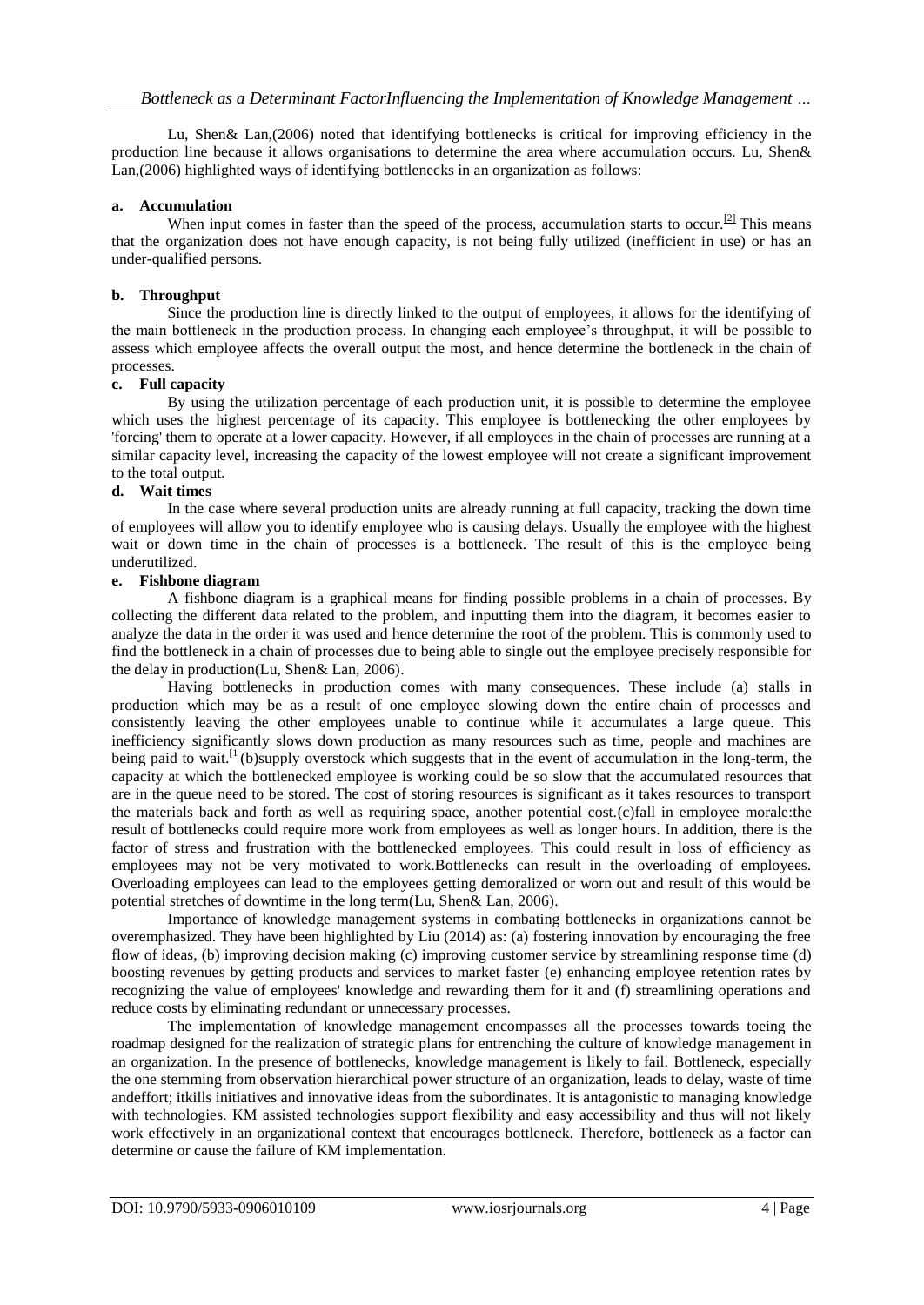William (2015) submitted that bottlenecks in an organization can be prevented by way of encouraging knowledge management efforts such as planning, organizing, motivating, and controlling of people, processes and systems in the organization to ensure that its knowledge-related assets are improved and effectively employed. Knowledge-related assets include knowledge in the form of printed documents such as patents and manuals, knowledge stored in electronic repositories such as a "best-practices" database, employees" knowledge about the best way to do their jobs, knowledge that is held by teams who have been working on focused problems and knowledge that is embedded in the organization"s products, processes and relationships (William,2015).

Certain technologiessupport knowledge management and discourage bottlenecks. These technologies have been roughly correlated to four main stages of the KM life cycle:

1. Knowledge is acquired or captured using intranets, extranets, groupware, web conferencing, and document management systems.

2. An organizational memory is formed by refining, organizing, and storing knowledge using structured repositories such as data warehouses.

3.Knowledge is distributed through education, training programmmes, automated knowledge based systems, expert networks.

4. Knowledge is applied or leveraged for further learning and innovation via mining of the organizational memory and the application of expert systems such as decision support systems.

According to Alavi and Leidner (1999) and Gupta and Sharma, (2004) Knowledge management (KM) technologies that prevent bottlenecks in organizations can be categorized as follows:

(a) [Groupware](https://en.wikipedia.org/wiki/Groupware) : Software that facilitates collaboration and sharing of organisational information. One of the earliest successful products in this category was [Lotus Notes:](https://en.wikipedia.org/wiki/Lotus_Notes) it provided tools for [threaded](https://en.wikipedia.org/wiki/Threaded_discussion)  [discussions,](https://en.wikipedia.org/wiki/Threaded_discussion) [document sharing,](https://en.wikipedia.org/wiki/Document_sharing) organisation-wide uniform email, etc.

(b[\)Workflow systems:](https://en.wikipedia.org/wiki/Workflow_system) Systems that allow the representation of processes associated with the creation, use and maintenance of organisational knowledge. For example, the process to create and utilise forms and documents.

(c[\)Content management](https://en.wikipedia.org/wiki/Content_management) and [document management](https://en.wikipedia.org/wiki/Document_management) systems: Software systems that automate the process of creating web content and/or documents. Roles such as editors, graphic designers, writers and producers can be explicitly modeled along with the tasks in the process and validation criteria. Commercial vendors started either to support documents (e.g. [Documentum\)](https://en.wikipedia.org/wiki/Documentum) or to support web content (e.g. [interwoven\)](https://en.wikipedia.org/wiki/Interwoven) but as the Internet grew these functions merged and vendors now perform both functions.

(d) [Enterprise portals](https://en.wikipedia.org/wiki/Enterprise_portal) :Software that aggregates information across the entire organisation or for groups such as project teams (e.g. [Microsoft SharePoint\)](https://en.wikipedia.org/wiki/Microsoft_SharePoint). (e[\)e-Learning](https://en.wikipedia.org/wiki/ELearning) : Software that enables organisations to create customised training and education. This can include lesson plans, monitoring progress and online classes.

(e) Planning and [scheduling software:](https://en.wikipedia.org/wiki/Appointment_scheduling_software) Software that automates schedule creation and maintenance (e.g. [Microsoft Outlook\)](https://en.wikipedia.org/wiki/Microsoft_Outlook). The planning aspect can integrate with [project management software](https://en.wikipedia.org/wiki/Project_management_software) such as [Microsoft Project](https://en.wikipedia.org/wiki/Microsoft_Project) ((Alavi & Leidner,1999).

(f) [Telepresence](https://en.wikipedia.org/wiki/Telepresence) : Software that enables individuals to have virtual "face-to-face" meetings without assembling at one location. Videoconferencing is the most obvious example.

These categories overlap. Workflow, for example, is a significant aspect of a content or document management systems, most of which have tools for developing enterprise portals (Gupta & Sharma,2004).

According to Liu (2014) ,with increased use of computers in the second half of the 20th century,specific [adaptations](https://en.wikipedia.org/wiki/Adaptation) of technologies such as [knowledge bases,](https://en.wikipedia.org/wiki/Knowledge_base) [expert systems,](https://en.wikipedia.org/wiki/Expert_system) [information](https://en.wikipedia.org/wiki/Information_repository) [repositories,](https://en.wikipedia.org/wiki/Information_repository)group [decision support systems,](https://en.wikipedia.org/wiki/Decision_support_system) [intranets,](https://en.wikipedia.org/wiki/Intranet) and [computer-supported cooperative work](https://en.wikipedia.org/wiki/Computer-supported_cooperative_work) have

been introduced to further enhance knowledge management efforts.

Liu (2014) maintained that the objective of knowledge management is to dissipate efforts in effective managing and maximising the intangible assets of the organisations. It is pertinent to note that today"s knowledge management is more of electronic based. Contemporary knowledge management which leverages much more on information technologies has not been properly internalized in organizations found mainly in developing countries such as Nigeria. In Rivers State, productivity level of government ministries seems to be falling because of bottleneck which still characterizes their operations coupled with lack of culture of technologyassisted knowledge management.

#### **Aim and Objectives of the Study**

This study aims at investigating hierarchy-induced bottleneck as a determinant factor influencing technologyassisted knowledge Management in Rivers State Ministries.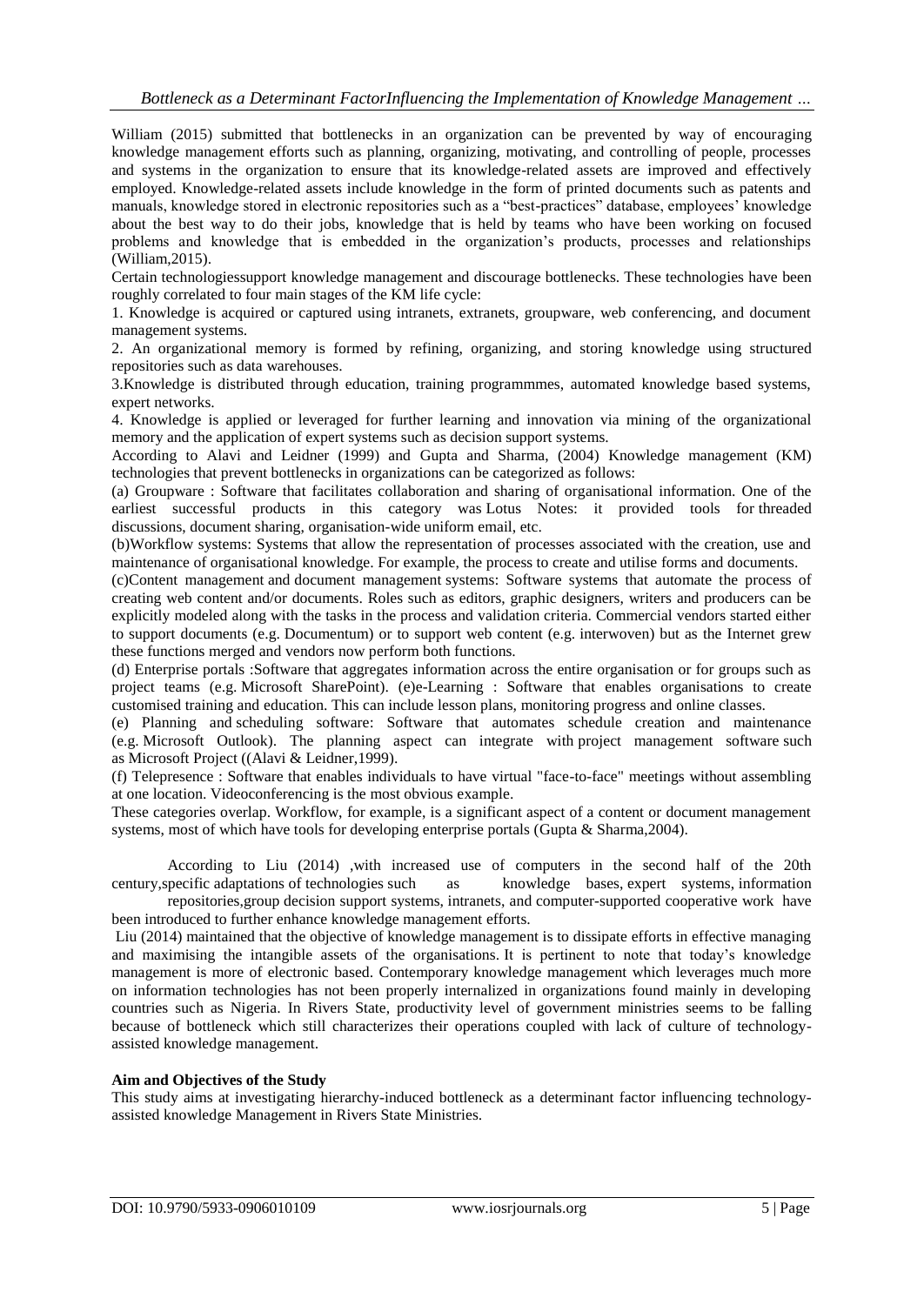#### **Research Questions**

The study is to be based on the following research questions:

- 1. How does Rivers State Ministries manage their knowledge related assets and processes?
- 2. To what extent does hierarchy-induced bottleneck influence technology-assisted knowledge management in Rivers State Ministries?

#### **Hypothesis**

The study is to be based on this hypothesis:

H01**:** There is no significant difference between the mean ratings of male and female employees of Rivers State Ministries on theextent hierarchy-induced bottleneck influences their Ministries"technology-assisted knowledge management effort.

#### **II. Methods**

The study was a descriptive survey. As such bottleneck as a variable was employed to describe how technology-assisted knowledge management can be influenced. The population of the study comprised all the employees of Information/CommunicationMinistry together with those in the Budgeting and Planning Ministry. On a-10% basis, a sample of 400 employees was randomly drawn from the two Ministries, 200 being the number drawn from each of them.The instrument for collection of data was a questionnaire code-named "Bottleneck as a Factor Influencing Implementation of Knowledge Management Assessment Questionnaire (BFIIKMAQ).This instrument was had two sections. Section A had the demographic related information of the respondents, while Section B contained the items of questionnaire. Out of 400 questionnaire administered 370 was well-filled, retrieved and used for the study.The internal consistency of the validated instrument was measured using Cronbach statistical tool which yielded the reliability index of 0.73 at 0.05 Alpha level. Mean and standard deviation were used to answer the research questions, while z-test was used to test the hypotheses. To obtain the criterion mean for scoring the questionnaire, the all the points of the Likert-scale were added up and divided by 4, that is,  $4+3+2+1/4 = 2.50$ . Therefore, any calculated mean that is 2.50 and above indicates acceptance and any one below it (2.50) indicates rejection.

# **III. Results**

The results generated from the data collected were analyzed and presented in the Tables below. **Research Question One:** How does Rivers State Ministries manage their knowledge related assets and processes?

#### **Table 1: Mean and Standard Deviation Analysis Presenting How Rivers State Ministries Manage their Knowledge Related Assets and Processes**

|                           | <b>Items</b>                                                                                                                                              | <b>Male: 200</b> |      |                 | Female: N= 170 |      |          |
|---------------------------|-----------------------------------------------------------------------------------------------------------------------------------------------------------|------------------|------|-----------------|----------------|------|----------|
| S/N <sub>0</sub>          |                                                                                                                                                           | x.               | SD   | Remark          | $\bar{X}$      | SD.  | Remark   |
| $\mathbf{L}$              | Inviting former experienced chief<br>executives to share IT-related job<br>ideas and experiences.                                                         | 2.02             | 1.10 | <b>Disagree</b> | 1.90           | 1.01 | Disagree |
| 2.                        | Engaging employees in IT assisted<br>mentoring                                                                                                            | 1.96             | 1.12 | Disagree        | 1.56           | 1.02 | Disagree |
| 3.                        | Organising power-point seminars<br>where renowned experts are invited to<br>give talks on how contemporary job<br>challenges will be successfully tackled | 1.79             | 1.22 | Disagree        | 1.40           | 1.00 | Disagree |
| 4.                        | Preserving the video clips and tapes on<br>ways the renowned ex-administrators<br>tackled certain challenges of the<br>ministries.                        | 2.09             | 1.11 | Disagree        | 1.64           | 1.03 | Disagree |
| -5.                       | Ensuring constant power supply to<br>ensure that IT-assisted knowledge<br>sharing and learning is up and running.                                         | 1.80             | 131  | Disagree        | 1.38           | 1.04 | Disagree |
| 6.                        | Providing IT-assistedinfrastructures                                                                                                                      | 2.60             | 1.00 | Agree           | 2.53           | 1.02 | Agree    |
| 7.                        | Constant maintenance of IT-assisted<br>infrastructures                                                                                                    | 1.52             | 1.33 | <b>Disagree</b> | 1.49           | 1.35 | Disagree |
| $\overline{\mathbf{8}}$ . | Establishing special funds for the<br>integration of IT-assisted knowledge<br>sharing and learning.                                                       | 1.32             | 1.24 | Disagree        | 1.42           | 1.05 | Disagree |
| 9.                        | Providing in-job and out-job IT usage<br>training and retraining                                                                                          | 2.15             | 1.02 | Disagree        | 2.10           | 1.23 | Disagree |
| 10                        | Providing special incentives and<br>rewards for categories of employees<br>who distinguished themselves in IT<br>usage.                                   | 1.40             | 1.25 | Disagree        | 1.35           | 1.31 | Disagree |
| $\overline{\mathbf{11}}$  | Creation of the position of Chief<br>Knowledge Officer in the Ministry.                                                                                   | 1.20             | 1.42 | Disagree        | 1.10           | 1.51 | Disagree |
|                           | Weighted Overall Mean $X \, X$                                                                                                                            | 1.80             | 1.19 |                 | 1.52           | 1.14 |          |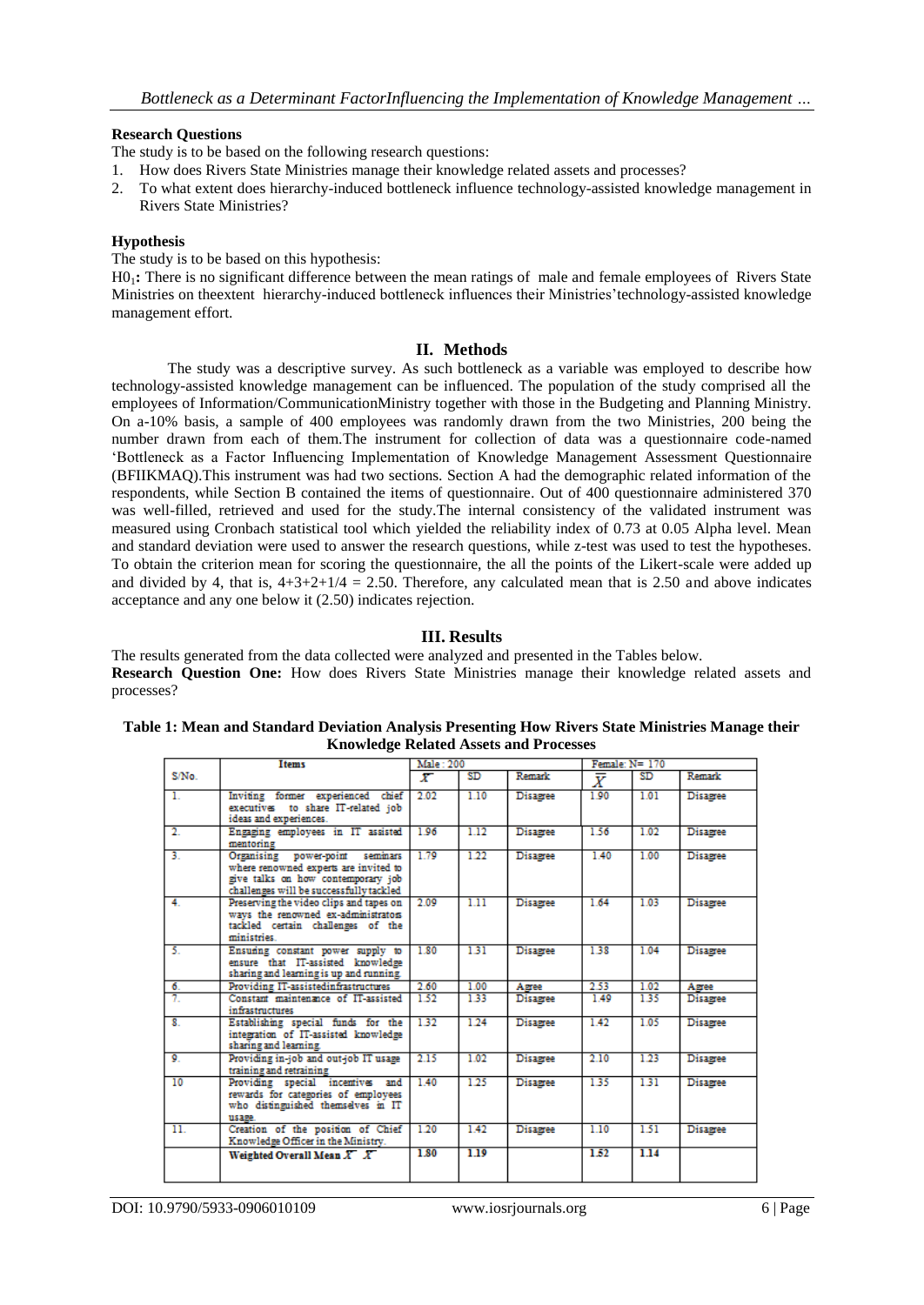Table 1 shows that for male and female respondents,apart from item 6,all the items had their weighted mean values above the criterion mean of 2.50. This result therefore indicates that Rivers State Ministries do not manage their knowledgerelated assets and processes well. This is further affirmed by the weighted overall mean values for both male and female respondents. Male and female respondents had their weighted overall mean values of 1.80 and 1.52 respectively below the criterion mean of 2.50 (i.e.,  $\overline{X}$   $\overline{X}$  =1.80 and 1.52 < 2.50).

**Research Question Two**: To what extent does hierarchy-induced bottleneck influence technology-assisted knowledge management in Rivers State Ministries?

| $S/N0$ .         | ov.<br>Items                                                                                                                | Male: 200 |           |        | Female: $N = 170$ |      |        |
|------------------|-----------------------------------------------------------------------------------------------------------------------------|-----------|-----------|--------|-------------------|------|--------|
|                  |                                                                                                                             | $\bar{X}$ | <b>SD</b> | Remark | $\overline{X}$    | SD.  | Remark |
| 1.               | Seeking the authorization of the superiors<br>before taking good initiatives.                                               | 3.51      | 0.88      | Agree  | 3.29              | 0.98 | Agree  |
| 2.               | Limiting decision making to superiors to<br>the exclusion of the subordinates.                                              | 3.62      | 0.92      | Agree  | 3.43              | 0.86 | Agree  |
| 3.               | Piling up of untreated urgent matters                                                                                       | 3.71      | 0.61      | Agree  | 3.57              | 0.72 | Agree  |
| $\overline{4}$ . | Restricting free flow of information sharing<br>and learning.                                                               | 3.86      | 0.63      | Agree  | 3.64              | 0.91 | Agree  |
| 5.               | Causing work overload                                                                                                       | 3.82      | 0.73      | Agree  | 3.79              | 0.89 | Agree  |
| 6.               | Slowing down taking actions in meeting<br>emergencies that require urgent attention.                                        | 3.75      | 0.77      | Agree  | 3.52              | 0.92 | Agree  |
| 7.               | Discouraging the improved services to<br>clients by slowing down response time.                                             | 3.84      | 0.56      | Agree  | 3.62              | 0.84 | Agree  |
| 8.               | Preventing innovation by discouraging the<br>free flow of ideas                                                             | 3.79      | 0.92      | Agree  | 3.55              | 0.83 | Agree  |
| 9.               | Retarding revenues by getting information<br>and services to market slower                                                  | 3.91      | 0.48      | Agree  | 3.84              | 0.60 | Agree  |
| 10.              | Discouraging the streamlining of operations<br>and cost reduction by not eliminating<br>redundant or unnecessary processes. | 3.63      | 0.82      | Agree  | 3.68              | 0.97 | Agree  |
|                  | Weighted Overall Mean $X \, X$                                                                                              | 3.74      | 0.73      |        | 3.59              | 0.85 |        |

**Table 2: Mean and Standard Deviation Analysis Presenting the Extent Hierarchy-induced Bottleneck Influences Technology-Assisted Knowledge Management**

Table 2 reveals that all the items for both males and females had their weighted mean values far above the criterion mean of 2.50. This result therefore indicates that hierarchy-induced bottlenecks, to large extent, exert overwhelming negative influence on technology-assisted knowledge management in Rivers State Ministries. This result was further confirmed by the weighted overall mean values for both male and female respondents. For both, the calculated overall mean values stood at 3.74 and 3.59 respectively, indicating that male and female employee accepted the position that hierarchy-induced bottlenecks overwhelmingly exert negative influence on technology-assisted knowledge management in Rivers State Ministries.

# **Test of Hypothesis**

H01**:** There is no significant difference between the mean ratings of male and female employees of Rivers State Ministries on theextent hierarchy-induced bottleneck influences their Ministries' technologyassisted knowledge management effort.

**Table 4: Z-test Analysis of Difference between the Mean Ratings of Male and Female Employees of Rivers State Ministries on the extent Hierarchy-induced Bottleneck Influences their Ministries' Technology-Assisted Knowledge Management Effort.**

| Technology-Assisted Knowledge Management Effort. |     |                      |           |     |                           |             |                       |          |                              |  |
|--------------------------------------------------|-----|----------------------|-----------|-----|---------------------------|-------------|-----------------------|----------|------------------------------|--|
| Variables                                        | N   | $\overline{17}$<br>∡ | <b>SD</b> | DF  | $\mathbf{z}$<br>$L_{cal}$ | $L_{table}$ | of<br>I evel<br>Sign. | Decision | Remark                       |  |
| Male                                             | 200 | 3.74                 | 0.73      | 368 | .80                       | .96         | 0.05                  | Accept   | No Significant<br>Difference |  |
| Female                                           | 170 | 3.59                 | 0.85      |     |                           |             |                       |          |                              |  |

Table 5 shows that z-calculated is 1.80, while z-table is 1.96 at 0.05 level of significance. The degree of freedom is 368. Since z-calculated is less than z-table (i.e., 180< 1.96), the hypothesis is accepted. Therefore, there exists no significant difference between the mean ratings of male and female employees of Rivers State Ministries on theextent hierarchy-induced bottleneck influences their Ministries" technology-assisted knowledge management effort.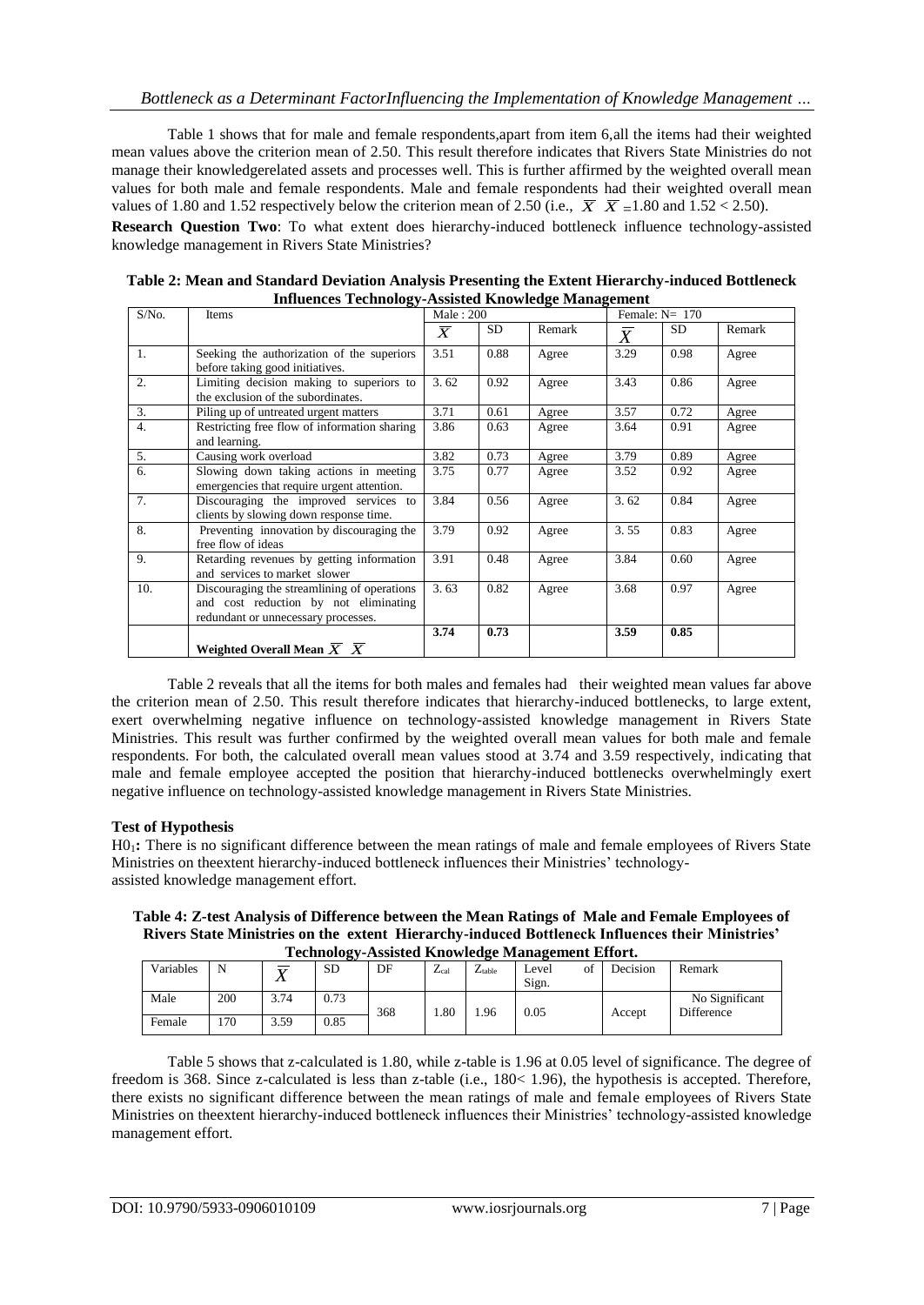# **IV. Discussion of the Results**

The discussion here is to be carried out on Table by Table fashion and will permit deductions where necessary.In Table I the result revealed that that Rivers State Ministries do not manage their knowledge related assets and processes well. This proposition was arrived at as the respondents positively indicated that Rivers State Ministries do not invite former experienced chief executives to share IT-related job ideas and experiences., do not engage employees in IT assisted mentoring ,do notorganize any power-point seminars where renowned experts are invited to give talks on how contemporary job challenges will be successfully tackled neither do they preserve the video clips and tapes on ways the renowned ex-administrators tackled certain challenges of the ministries, ensure constant power supply to ensure that IT-assisted knowledge sharing and learning is up and running,constant maintenance of IT-assisted infrastructures. The ministries also have notestablished special funds for the integration of IT-assisted knowledge sharing and learning, do not provide in-job and out-job IT usage training and retraining, provide special incentives and rewards for categories of employees who distinguished themselves in IT usage and neither have they created any position of Chief Knowledge Officer in the Ministries.From this result it could be deduced that the implementation of IT-driven knowledge management have not at all begun in the Rivers State Ministries. And deriving a lot of gains inherent in IT-driven knowledge management is not possible, particularly for now. This result is in conformity with the study ofGupta Sharma (2004) which revealed that in developing world (such as in Nigeria and Rivers State), Knowledge management, particularly IT-assisted one, has been relegated to the background.

Table 2 revealed that that hierarchy-induced bottleneck, to large extent, exerts overwhelming negative influence on technology-assisted knowledge management in Rivers State Ministries. The fact remains that in the face of seeking the authorization of the superiors before taking good initiatives, limiting decision making to superiors to the exclusion of the subordinates,piling up of untreated urgent matters, restricting free flow of information sharing and learning, work overload and slowing down action taking in meeting emergencies that require urgent attention, the implementation of technology-assisted knowledge management cannot work. It was also revealed that hierarchy-induced bottlenecks discourages the improved services to clients by slowing down response time, preventing innovation by discouraging the free flow of ideas, retard revenues by getting information and services to market slowerand discourage the streamlining of operations and cost reduction by not eliminating redundant or unnecessary processes. This result is further affirmed by hypothetical proposition emerging from Table 3 which revealed that there exists no significant difference between the mean ratings of male and female employees of Rivers State Ministries on theextent hierarchy-induced bottleneck influences their Ministries' technology-assisted knowledge management effort. This means that male and female respondents were in unison in believing that hierarchy-induced bottleneck significantly influences technologyassisted knowledge management. The result is in tandem with the study of Alavi, & Leidner (1999)which found that the strict observation of hierarchy of power structure in an organization will the implementation defeat technology-assisted knowledge management.

#### **V. Conclusion**

Relying on the results discussed, it is could be concluded that that Rivers State Ministries do not manage their knowledge related assets and processes well. The culture that supports and encourages successful implementation of IT-driven knowledge management is not yet in place. Hierarchy-induced bottleneck is seen influencing implementation of IT-driven knowledge management in Rivers State Ministries very negatively. The culture, process and infrastructures that support and encourage IT-driven knowledge management in Rivers State Ministries have to be imbibed and embedded. This will undoubtedly help Rivers State Ministries to gain a lot of competitive advantages and live up to the today"s expectations.

#### **Recommendations**

Thestudy made that following recommendations:

- 1. The pursuit of IT-driven Knowledge management should be prioritized so as to combat hierarchy-induced bottleneck.
- 2. Special funds should be established for provision of IT-driven Knowledge management.
- 3. Employees should be exposed to training IT-driven Knowledge management and process and retraining programmes organize annually to improve the IT-driven Knowledge management scheme.
- 4. State Government should create the position of Chief Knowledge Officer in each ministries and place renowned and seasoned experts to head the office.